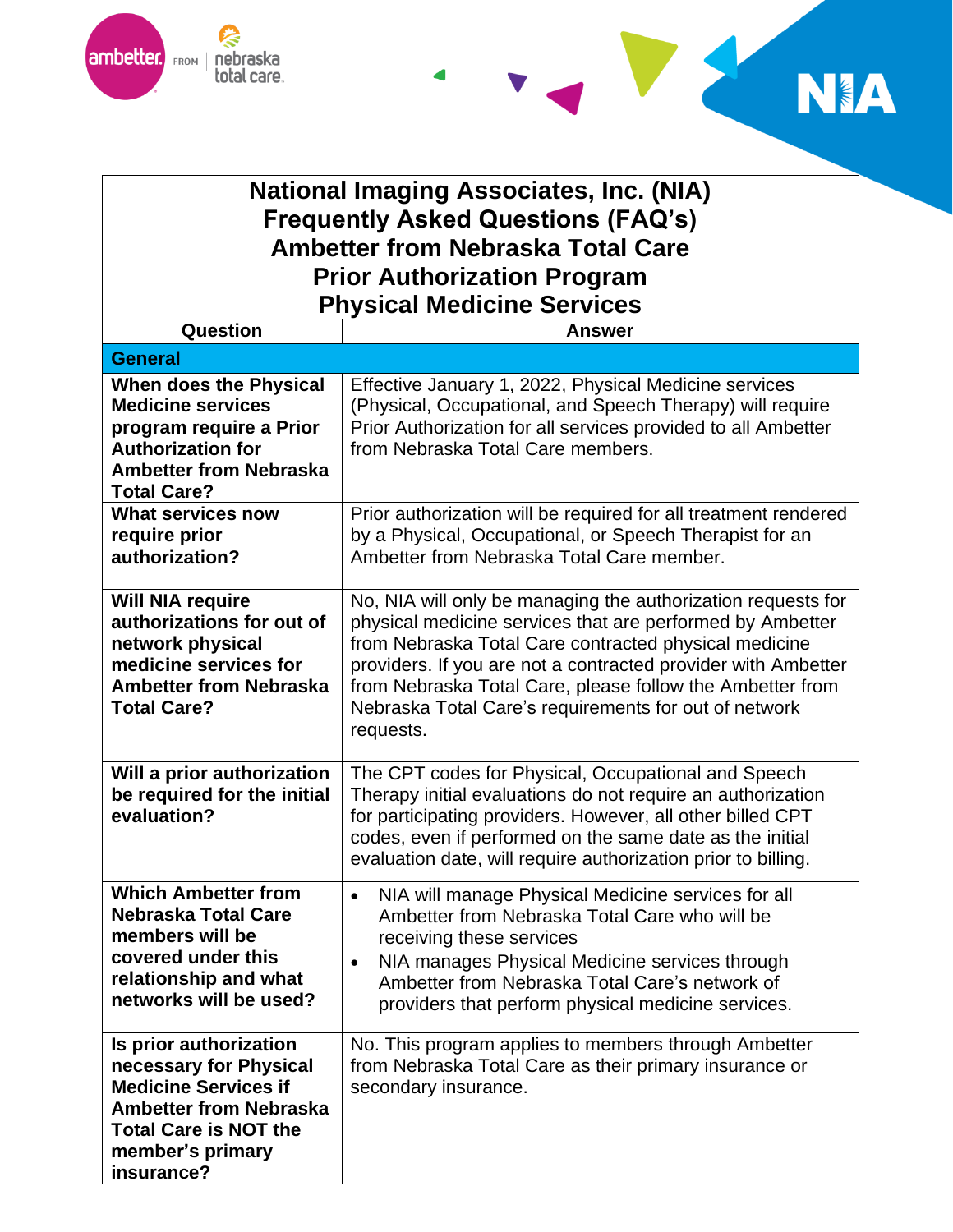| <b>What services are</b><br>included in this Physical<br><b>Medicine Program?</b>                                                          | All outpatient Physical, Occupational, and Speech Therapy<br>services are included in this program in the following setting<br>locations:<br><b>Outpatient Office</b><br>$\bullet$<br><b>Outpatient Hospital</b><br>Home Health                                                                                                                                                                                                                                                                                                                                                                                                                                                                                                                                                                                                                                                                                                                                                                         |
|--------------------------------------------------------------------------------------------------------------------------------------------|---------------------------------------------------------------------------------------------------------------------------------------------------------------------------------------------------------------------------------------------------------------------------------------------------------------------------------------------------------------------------------------------------------------------------------------------------------------------------------------------------------------------------------------------------------------------------------------------------------------------------------------------------------------------------------------------------------------------------------------------------------------------------------------------------------------------------------------------------------------------------------------------------------------------------------------------------------------------------------------------------------|
| <b>Which services are</b><br>excluded from the<br><b>Physical Medicine</b><br>Program?                                                     | Therapy provided in Hospital ER, Inpatient, Acute Rehab<br>Hospital Inpatient, Inpatient and Outpatient Skilled<br>Nursing Facility settings, and Home Health are excluded<br>from this program. The rendering provider should continue<br>to follow Ambetter from Nebraska Total Care's policies and<br>procedures for services performed in the above settings.                                                                                                                                                                                                                                                                                                                                                                                                                                                                                                                                                                                                                                       |
| <b>Why is Ambetter from</b><br><b>Nebraska Total Care</b><br>implementing a Physical<br><b>Medicine utilization</b><br>management program? | This physical medicine solution is designed to promote<br>evidence based and cost-effective Physical, Occupational,<br>and Speech Therapy services for Ambetter from Nebraska<br><b>Total Care members.</b>                                                                                                                                                                                                                                                                                                                                                                                                                                                                                                                                                                                                                                                                                                                                                                                             |
| Why focus on Physical,<br>Occupational, and<br><b>Speech Therapy</b><br>services?                                                          | A consistent approach to applying evidence-based<br>guidelines is necessary so Ambetter from Nebraska Total<br>Care members can receive high quality and cost-effective<br>physical medicine services.                                                                                                                                                                                                                                                                                                                                                                                                                                                                                                                                                                                                                                                                                                                                                                                                  |
| How are types of<br>therapies defined?                                                                                                     | Rehabilitative Therapy - Is a type of treatment or service<br>that seeks to help a member regain a skill or function that<br>was lost as a result of being sick, hurt or disabled.<br>$H$ abilitative Therapy – Is a type of treatment or service that<br>seeks to help members develop skills or functions that they<br>didn't have and were incapable of developing on their own.<br>This type of treatment tends to be common for pediatric<br>members who haven't developed certain skills at an age-<br>appropriate level.<br>The simplest way to distinguish the difference between the<br>two is Habilitative is treatment for skills/functions that the<br>member never had, while Rehabilitative is treatment for<br>skills/functions that the member had but lost.<br>Neurological Rehabilitative Therapy - Is a supervised<br>program of formal training to restore function to members<br>who have neurodegenerative diseases, spinal cord injuries,<br>strokes, or traumatic brain injury. |

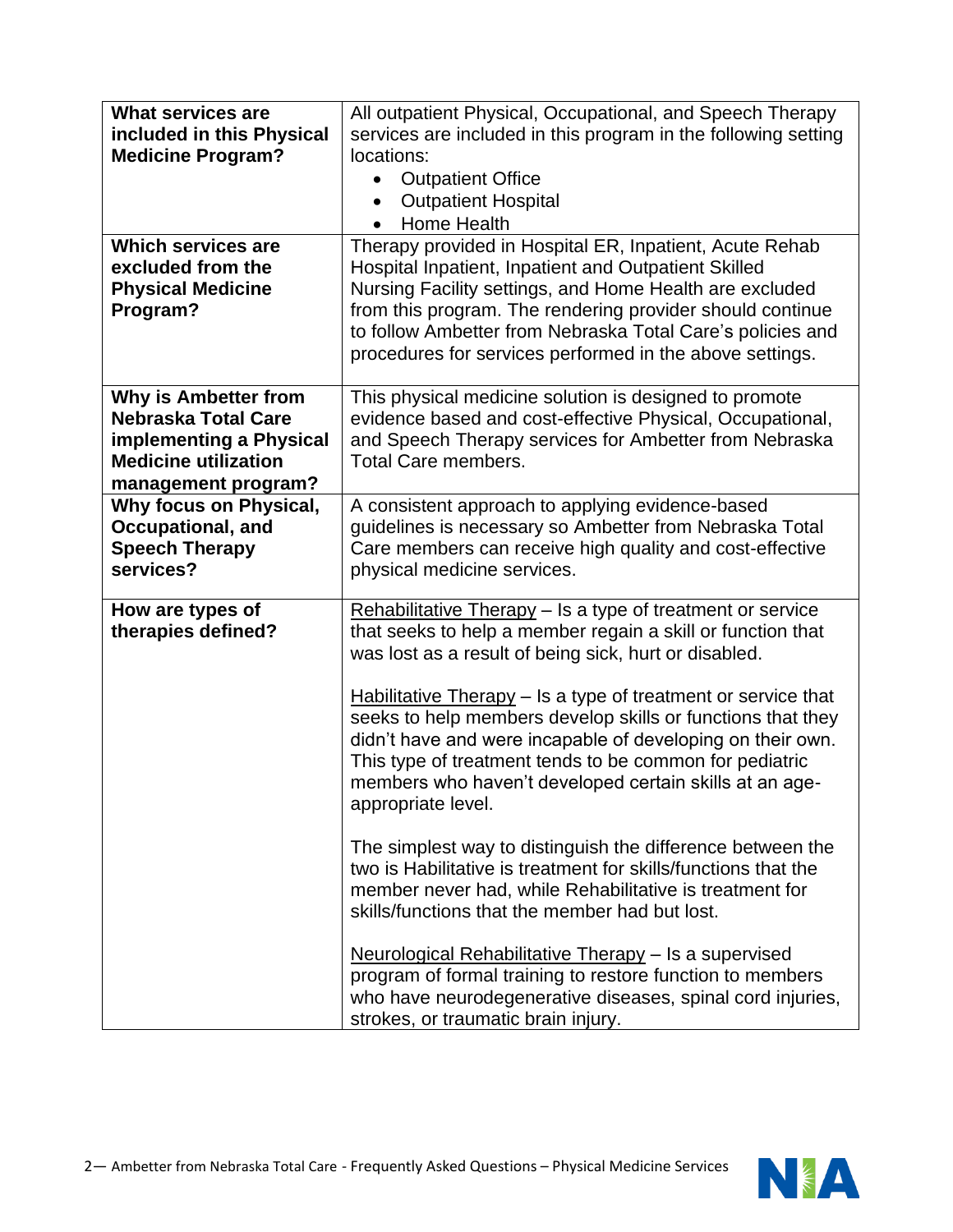| What types of providers<br>will potentially be<br>impacted by this<br><b>Physical Medicine</b><br>program? | Any independent providers, hospital outpatient, and<br>multispecialty groups rendering Physical Therapy,<br>Occupational Therapy, and/or Speech Therapy services will<br>need to ensure prior authorization has been obtained. This<br>program is effective for all services rendered on or after<br>January 1, 2022, for all Ambetter from Nebraska Total Care<br>membership.                                                                                                                                                                                                                                                                                                                                                             |
|------------------------------------------------------------------------------------------------------------|--------------------------------------------------------------------------------------------------------------------------------------------------------------------------------------------------------------------------------------------------------------------------------------------------------------------------------------------------------------------------------------------------------------------------------------------------------------------------------------------------------------------------------------------------------------------------------------------------------------------------------------------------------------------------------------------------------------------------------------------|
| <b>Prior Authorization Process</b>                                                                         |                                                                                                                                                                                                                                                                                                                                                                                                                                                                                                                                                                                                                                                                                                                                            |
| How will prior<br>authorization decisions<br>be made?                                                      | NIA will make medical necessity decisions based on the<br>clinical information supplied by practitioners/facilities<br>providing physical medicine services. Decisions are made<br>as quickly as possible from submission of all requested<br>clinical documentation. All decisions are rendered within<br>State required timelines. Peer-to-peer telephone requests<br>are available at any point during the prior authorization<br>process.<br>Clinical determinations are rendered only by clinical peer                                                                                                                                                                                                                                |
|                                                                                                            | reviewers with appropriate clinical experience and similar<br>specialty expertise as the requesting provider.                                                                                                                                                                                                                                                                                                                                                                                                                                                                                                                                                                                                                              |
| Who is responsible for<br>obtaining prior<br>authorization of the<br><b>Physical Medicine</b><br>services? | The physical medicine practitioner/facility is responsible for<br>obtaining prior authorization for Physical Medicine services.<br>A physician order may be required for a member to engage<br>with the physical medicine practitioner, but the provider<br>rendering the service is ultimately responsible for obtaining<br>the authorization based on the plan of care they establish.<br>Determination letters are sent to the member, and physical<br>medicine practitioner.                                                                                                                                                                                                                                                           |
|                                                                                                            | Ambetter from Nebraska Total Care contracts generally do<br>not allow balance billing of members. Please make every<br>effort to ensure that prior authorization has been obtained<br>prior to rendering a physical medicine service.                                                                                                                                                                                                                                                                                                                                                                                                                                                                                                      |
| Will CPT codes used to<br>evaluate a member<br>require prior<br>authorization?                             | Initial Physical, Occupational and Speech Therapy<br>evaluation codes do not require authorization. It may be<br>appropriate to render a service that does require<br>authorization at the time of the evaluation. After the initial<br>visit, providers will have up to 5 business day(s) for<br>outpatient settings, and 5 business days for Home Health<br>settings to request approval for the first visit. If requests are<br>received timely, NIA is able to backdate the start of the<br>authorization to cover the evaluation date of service to<br>include any other services rendered at that time.<br>Home health providers submitting claims using codes other<br>than designated initial evaluation CPT Codes for the initial |

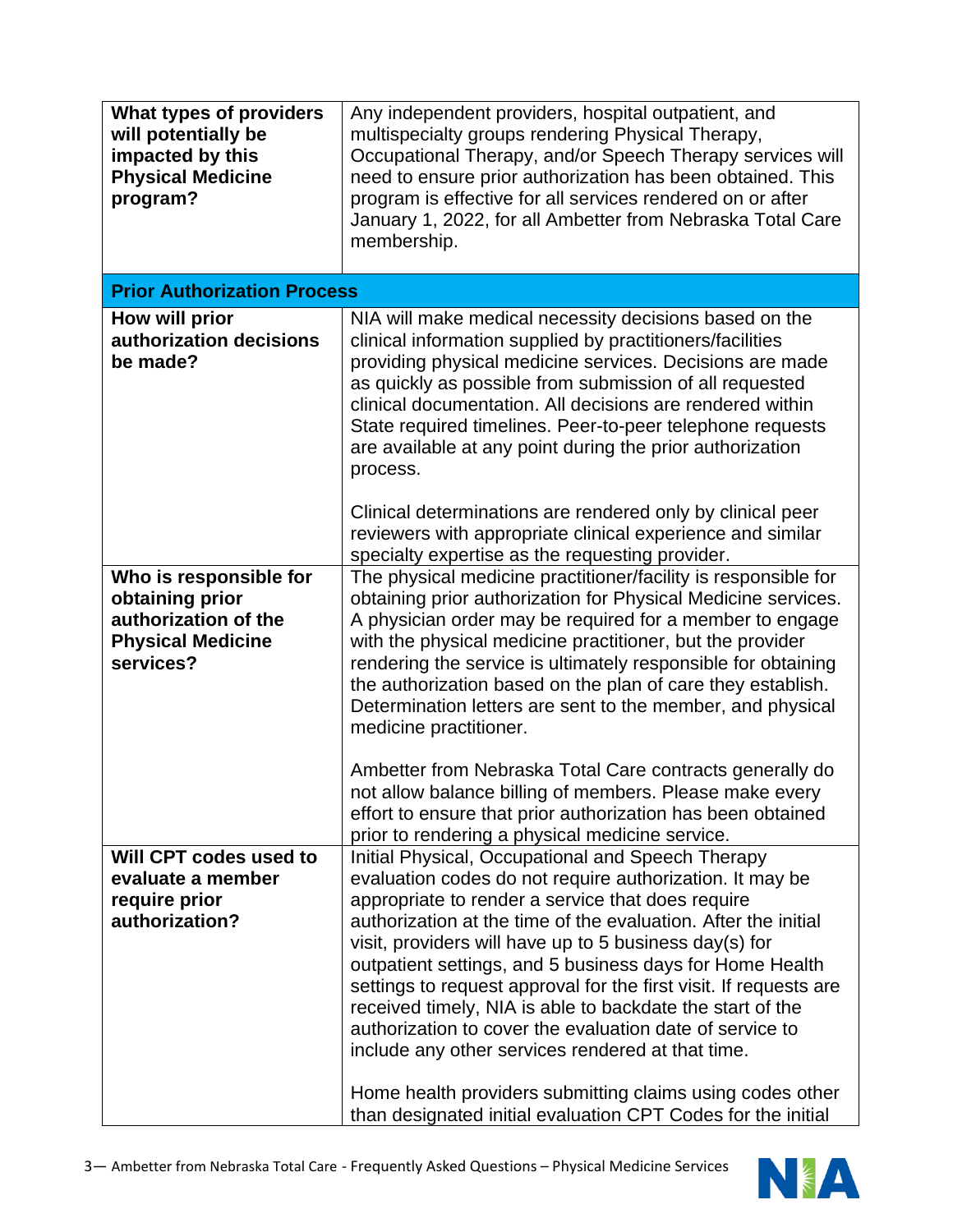|                                                                                                                                      | evaluation should request an authorization within the<br>timeframe listed above, so the authorization can be<br>backdated to cover these services.                                                                                                                                                                                                                                                                                                                                                                                |
|--------------------------------------------------------------------------------------------------------------------------------------|-----------------------------------------------------------------------------------------------------------------------------------------------------------------------------------------------------------------------------------------------------------------------------------------------------------------------------------------------------------------------------------------------------------------------------------------------------------------------------------------------------------------------------------|
| What will providers and<br>office staff need to do to<br>get a Physical Medicine<br>service authorized?                              | Providers are encouraged to utilize RadMD,<br>(www.RadMD.com) to request prior authorization of<br>Physical Medicine services. If a provider is unable to use<br>RadMD, they may call 1-800-424-9232.<br>RadMD and the Call Center will be available beginning<br>January 1, 2022, for prior authorization for dates of service<br>January 1, 2022, and beyond. Any services rendered on<br>and after January 1, 2022, will require authorization.                                                                                |
| What kind of response<br>time can providers<br>expect for prior<br>authorization of Physical<br><b>Medicine requests?</b>            | NIA does leverage a clinical algorithm to assist in making<br>real time decisions at the time of the request based on the<br>requestors' answers to clinically based questions. If we<br>cannot offer immediate approval, generally the turnaround<br>time for completion of these requests is within 2 to 3<br>business days upon receipt of sufficient clinical information.<br>There are times when cases may take longer if additional<br>information is needed.                                                              |
| Who is the "Ordering/<br><b>Treating Provider" and</b><br>"Facility/Clinic?"                                                         | The ordering/treating provider is the therapist who is treating<br>the member and is performing the initial therapy evaluation.<br>The facility/clinic should be the primary location where the<br>member is receiving care. You will be required to list both<br>the treating provider and the rendering facility when entering<br>the prior authorization request in RadMD. If you are not<br>utilizing RadMD, please have the information available at<br>the time you are initiating your request through the Call<br>Center. |
| Can multiple providers<br>render physical<br>medicine services to<br>members if their name is<br>not on the<br>authorization?        | Yes, the authorization is linked between the members ID<br>number and the facility's TIN. So long as the providers work<br>under the same TIN and are of the same discipline, they<br>can use the same authorization to treat the member.                                                                                                                                                                                                                                                                                         |
| If the servicing provider<br>fails to obtain prior<br>authorization for the<br>procedure, will the<br>member be held<br>responsible? | This prior authorization program will not result in any<br>additional financial responsibility for the member, assuming<br>use of a participating provider, regardless of whether the<br>provider obtains prior authorization for the procedure or not.<br>The participating provider may be unable to obtain<br>reimbursement if prior authorization is not obtained, and<br>member responsibility will continue to be determined by<br>plan benefits, not prior authorization.                                                  |

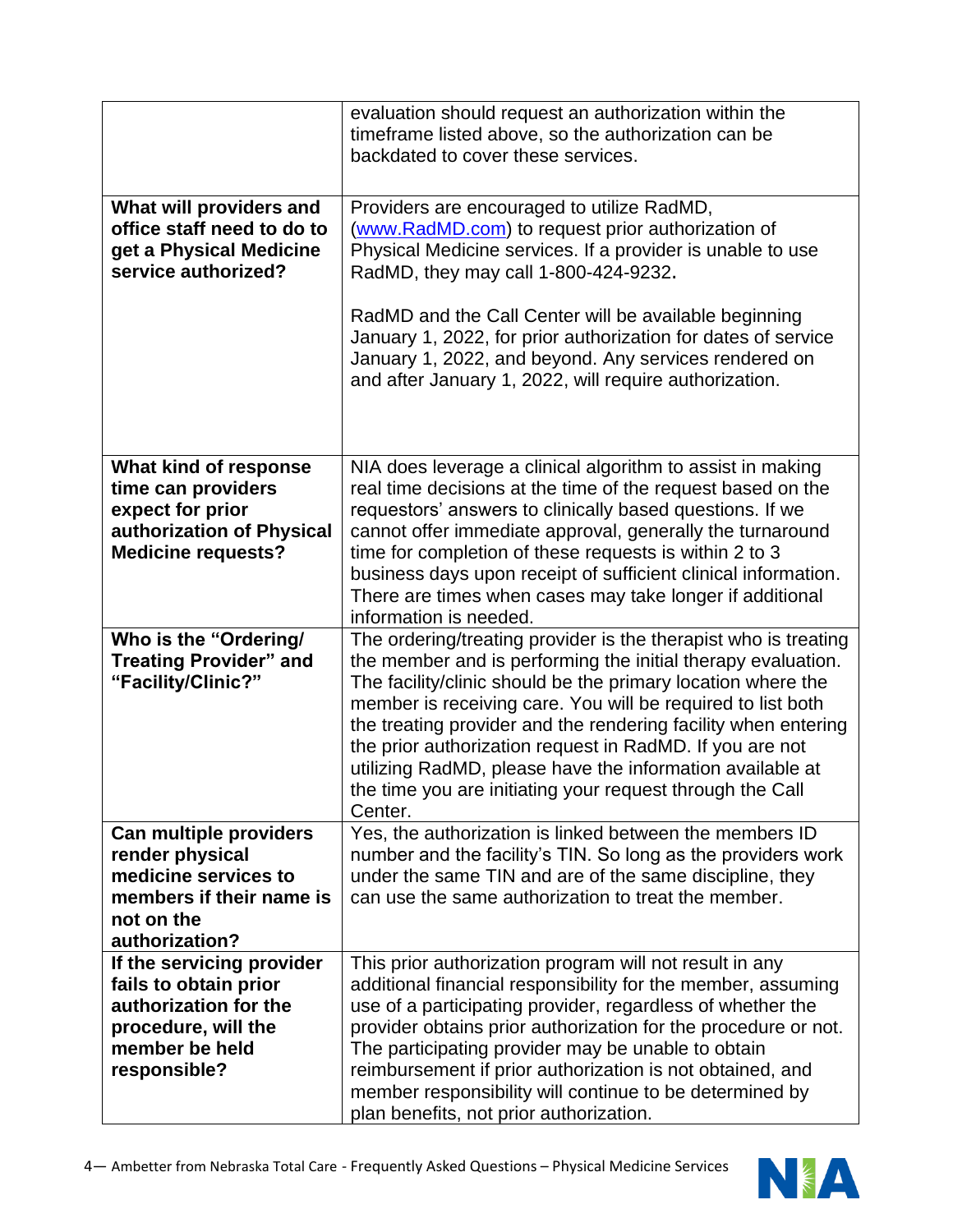|                                                                    | If a procedure is not prior authorized in accordance with the<br>program and rendered at/by an Ambetter from Nebraska<br>Total Care participating provider, benefits will be denied,<br>and the member will not be responsible for payment.                                                                                                                                                                                                                                                                                                                                                                                                                                                                                                                                                                                                                                                                       |
|--------------------------------------------------------------------|-------------------------------------------------------------------------------------------------------------------------------------------------------------------------------------------------------------------------------------------------------------------------------------------------------------------------------------------------------------------------------------------------------------------------------------------------------------------------------------------------------------------------------------------------------------------------------------------------------------------------------------------------------------------------------------------------------------------------------------------------------------------------------------------------------------------------------------------------------------------------------------------------------------------|
| How do I obtain an<br>authorization?                               | Authorizations may be obtained by the physical medicine<br>practitioner via RadMD (preferred method) or via phone at<br>1-800-424-9232. The requestor will be asked to provide<br>general provider and member information as well as some<br>basic questions about the member's function and treatment<br>plan. Based on the response to these questions, a set of<br>services may be offered immediately upon request. If we<br>are not able to offer an immediate approval for services or<br>the provider does not accept the authorization of services<br>offered, additional clinical information may be required to<br>complete the review. Clinical records may be uploaded via<br>www.RadMD.com or faxed to 1-800-784-6864 using the<br>coversheet provided.                                                                                                                                              |
| How do I send clinical<br>information to NIA if it is<br>required? | The most efficient way to send required clinical information<br>is to upload your documents to RadMD (preferred method).<br>The upload feature allows clinical information to be<br>uploaded directly after completing an authorization request.<br>Utilizing the upload feature expedites your request since it is<br>automatically attached and forwarded to our clinicians for<br>review.                                                                                                                                                                                                                                                                                                                                                                                                                                                                                                                      |
|                                                                    | If uploading is not an option for your practice, you may fax<br>utilizing the NIA specific fax coversheet. To ensure prompt<br>receipt of your information:<br>Use the NIA fax coversheet as the first page of your<br>clinical fax submission. *Please do not use your own<br>fax coversheet, since it will not contain the case<br>specific information needed to process the case<br>Make sure the tracking number on the fax coversheet<br>$\bullet$<br>matches the tracking number for your request<br>Send each case separate with its own fax coversheet<br>Physical Medicine Practitioners may print the fax<br>coversheet from www.RadMD.com or contact NIA at<br>1-800-424-9232 to request a fax coversheet online or<br>during the initial phone call<br>NIA may fax this coversheet to the Physical Medicine<br>Practitioner during authorization intake or at any time<br>during the review process. |
| <b>What information should</b>                                     | *Using an incorrect fax coversheet may delay a response to<br>an authorization request.<br>Member name / DOB<br>$\bullet$                                                                                                                                                                                                                                                                                                                                                                                                                                                                                                                                                                                                                                                                                                                                                                                         |

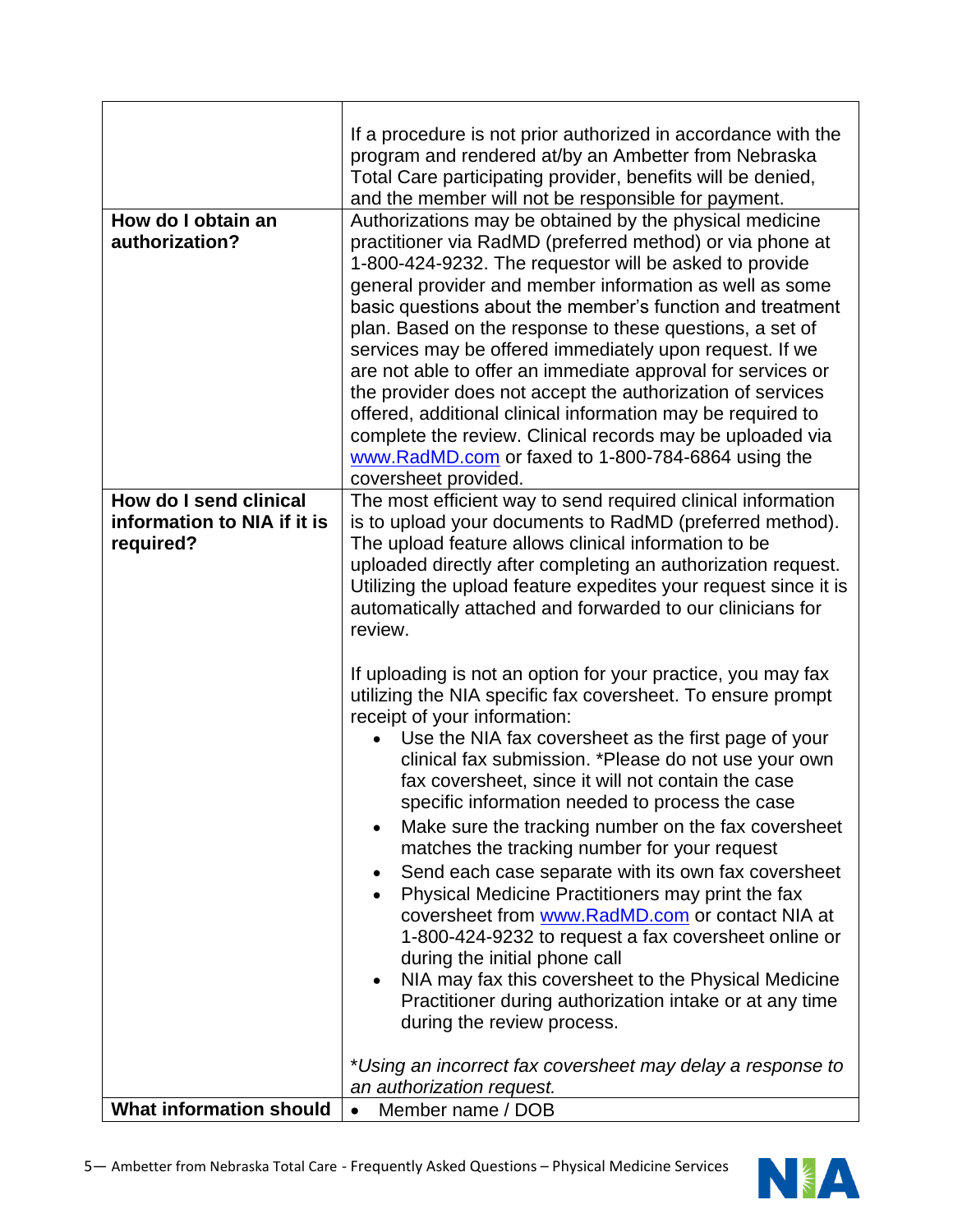| you have available when<br>obtaining an<br>authorization?                                                                  | Member ID<br>$\bullet$<br>Diagnosis(es) being treated (ICD10 Code)<br>$\bullet$<br>Requesting/Rendering Provider Type - PT, OT, ST<br>$\bullet$<br>Date of the initial evaluation at their facility<br>$\bullet$                                                                                                           |
|----------------------------------------------------------------------------------------------------------------------------|----------------------------------------------------------------------------------------------------------------------------------------------------------------------------------------------------------------------------------------------------------------------------------------------------------------------------|
|                                                                                                                            | Type of Therapy: Habilitative, Rehabilitative, Neuro<br>Rehabilitative<br>Surgery date and procedure performed (if applicable)                                                                                                                                                                                             |
|                                                                                                                            | Date the symptoms started                                                                                                                                                                                                                                                                                                  |
|                                                                                                                            | Planned interventions (by billable grouping category)<br>and frequency and duration for ongoing treatment<br>How many body parts are being treated, and is it right or                                                                                                                                                     |
|                                                                                                                            | left<br>The result of the functional outcome tool/standardized<br>outcome measure used for the body part evaluated. The<br>algorithm is looking for the percentage the member is<br>functioning with their current condition. Example: If a test<br>rated them as having a 40% disability, then they are<br>60% functional |
|                                                                                                                            | Summary of functional deficits being addressed in<br>therapy.                                                                                                                                                                                                                                                              |
| If a provider has already<br>obtained prior<br>authorization and more<br>visits are needed<br>beyond what the initial      | Additional services on an existing authorization should NOT<br>be submitted as a new request. If/when an authorization is<br>nearly exhausted, additional visits may be requested as an<br>addendum/addition to the initial authorization.                                                                                 |
| authorization contained,<br>does the provider have<br>to obtain a new prior<br>authorization?                              | To obtain additional services, clinical records will be<br>required. Providers may upload these records through<br>RadMD.                                                                                                                                                                                                  |
|                                                                                                                            | If the member needs to be seen for a new condition, or<br>there has been a lapse in care (more than 30 days) and<br>care is to be resumed for a condition for which there is an<br>expired authorization, providers should submit a new initial<br>request through RadMD.                                                  |
| If a member is seen by<br>one discipline for two or<br>more sessions in one<br>day, does it count as<br>one visit or more? | Each date of service is calculated as a visit. Example: If a<br>member is seen for group and individual physical therapy<br>session on the same day, it will count as one visit towards<br>the authorization.                                                                                                              |
| What if I just need more<br>time to use the services<br>previously authorized?                                             | A 30-day date extension on the validity period of an<br>authorization is permitted and can be requested by utilizing<br>the "Request Validity Date Extension" option on RadMD.<br>Date extensions are subject to any benefit limits that may<br>restrict the length of time for a given condition/episode of<br>care.      |
| If a member is<br>discharged from care                                                                                     | A new authorization will be required after the authorization<br>expires or if a member is discharged from care.                                                                                                                                                                                                            |

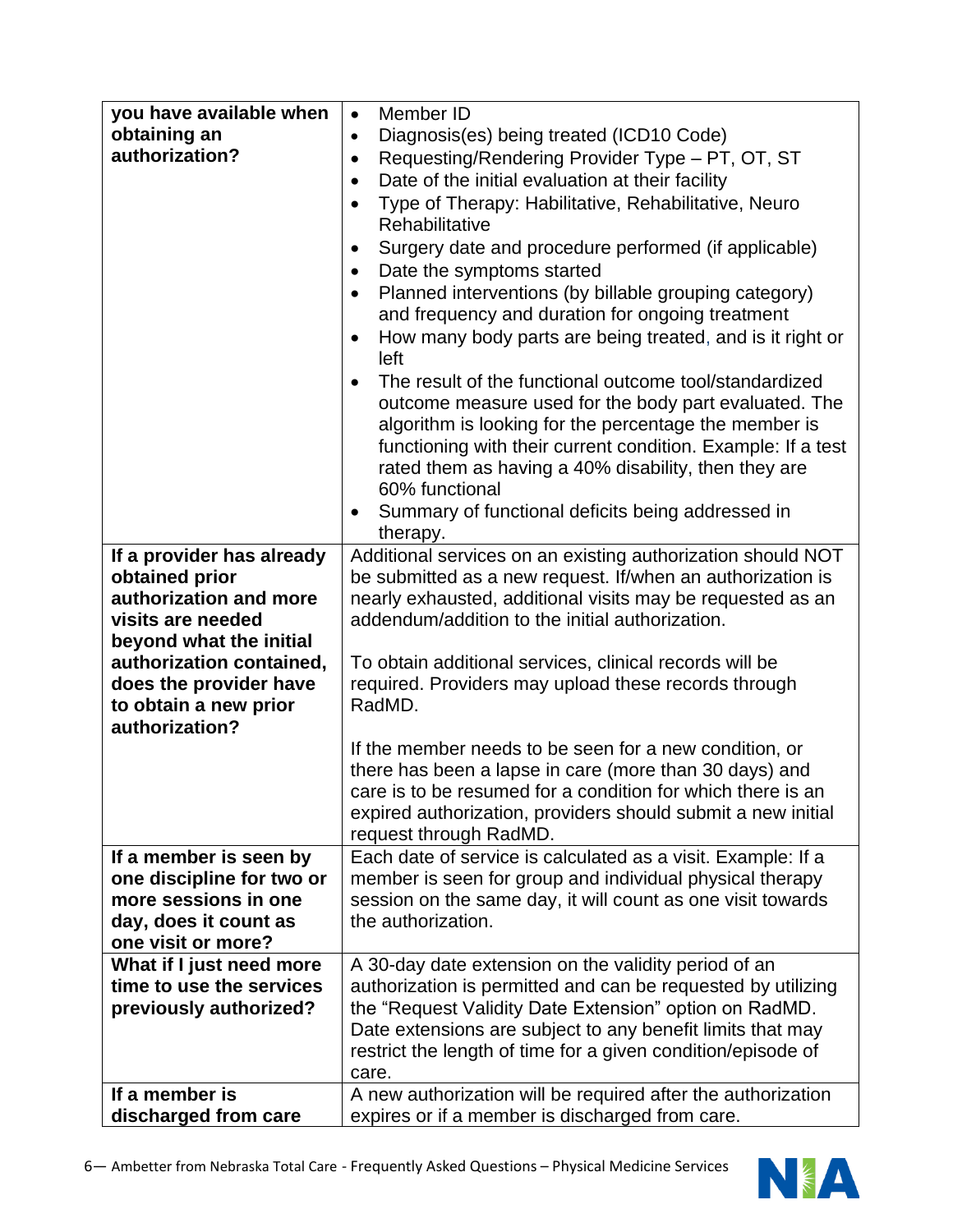| and receives a new<br>prescription or the<br>validity period ends on<br>the existing<br>authorization, what<br>process should be<br>followed? |                                                                                                                                                                                                                                                                                                                                                                                                                                                                                                                                                                                                                                                                                                                                                                                                                                                                                                                |
|-----------------------------------------------------------------------------------------------------------------------------------------------|----------------------------------------------------------------------------------------------------------------------------------------------------------------------------------------------------------------------------------------------------------------------------------------------------------------------------------------------------------------------------------------------------------------------------------------------------------------------------------------------------------------------------------------------------------------------------------------------------------------------------------------------------------------------------------------------------------------------------------------------------------------------------------------------------------------------------------------------------------------------------------------------------------------|
| If a member is being<br>treated and the member<br>now has a new<br>diagnosis, will a<br>separate authorization<br>be required?                | If a provider is in the middle of treatment and gets a new<br>therapy prescription for a different body part, the treating<br>provider will perform a new evaluation on that body part and<br>develop goals for treatment. If the two areas are to be<br>treated concurrently, the request would be submitted as an<br>addendum to the existing authorization, using the same<br>process that is used for subsequent requests. NIA will<br>review the request and can add additional visits and the<br>appropriate ICD 10-code(s) to the existing authorization.<br>If care is to discontinue on the previous area being treated<br>and ongoing care will be solely focused on a new diagnosis.<br>Providers should submit a new request for the new<br>diagnosis and include the discharge summary for the<br>previous area. A new authorization will be processed, and<br>the previous will be discontinued. |
| <b>Could the program</b><br>potentially delay<br>services and<br>inconvenience the<br>member?                                                 | We will make every attempt to process authorization<br>requests timely and efficiently upon receiving a request from<br>a provider. We recommend utilizing www.RadMD.com as<br>the preferred method for submitting prior-authorization<br>requests. If your request cannot be initiated through our<br>portal, you may initiate a request by calling: 1-800-424-<br>9232.<br>In cases that cannot be immediately approved and where<br>additional clinical information is needed, a peer-to-peer<br>consultation with the provider may be necessary and can be<br>initiated by calling 1-800-424-9232.<br>Requests initiated via fax require clinical validation and may<br>take additional time to process. The fax number is 1-800-<br>784-6864.                                                                                                                                                             |
| How are procedures that<br>do not require prior<br>authorization handled?                                                                     | If no authorization is needed, the claims will process<br>according to Ambetter from Nebraska Total Care's claim<br>processing guidelines.                                                                                                                                                                                                                                                                                                                                                                                                                                                                                                                                                                                                                                                                                                                                                                     |
| <b>RECONSIDERATION AND APPEALS PROCESS</b>                                                                                                    |                                                                                                                                                                                                                                                                                                                                                                                                                                                                                                                                                                                                                                                                                                                                                                                                                                                                                                                |

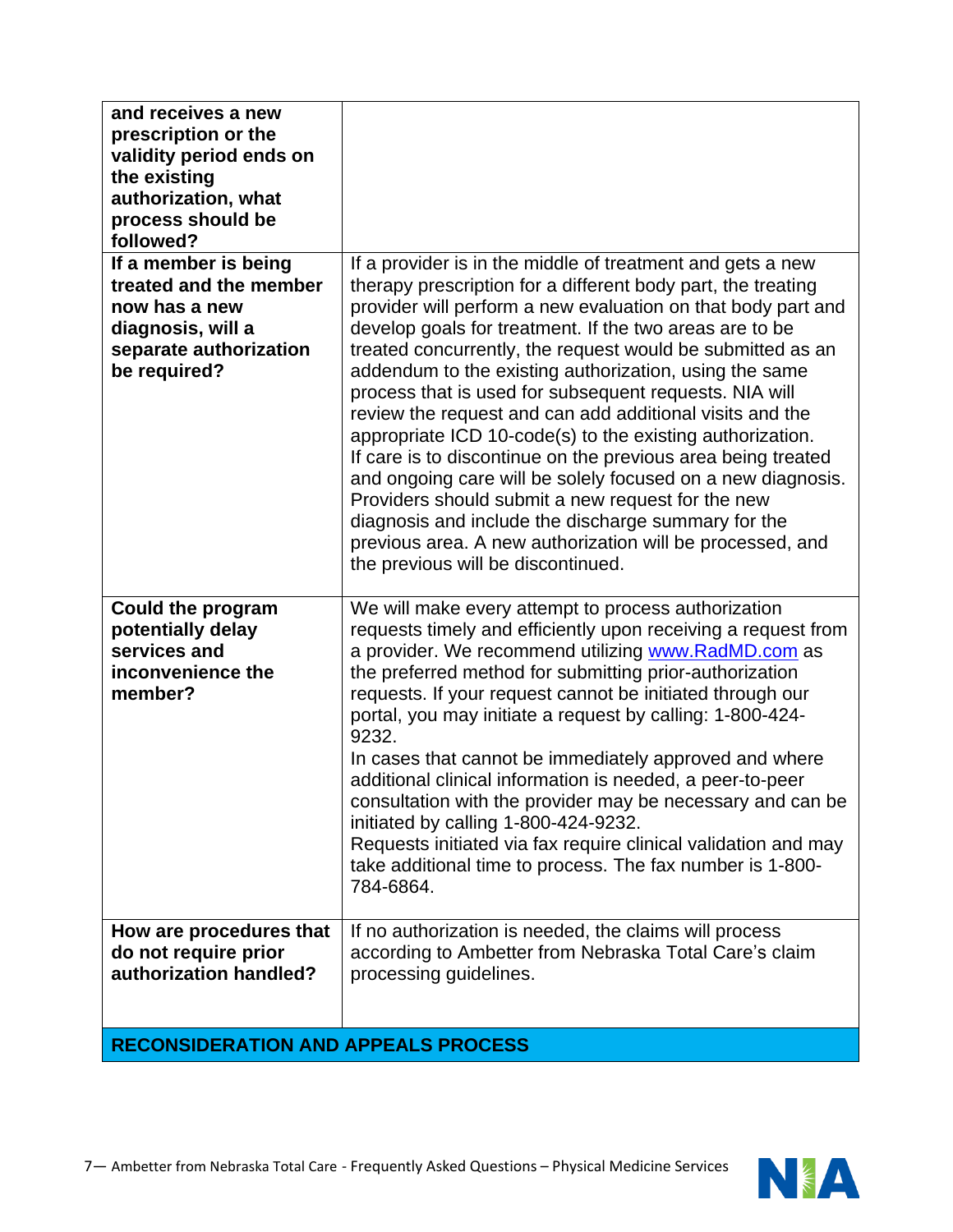| Is the reconsideration<br>process available for the<br>physical medicine<br>program once a denial is<br>received? | Once a denial determination has been made, if the office<br>has new or additional information to provide, a<br>reconsideration can be initiated by uploading via RadMD or<br>faxing (using the case specific fax cover sheet) additional<br>clinical information to support the request. A reconsideration<br>must be initiated within 5 business days from the date of<br>denial and prior to submitting a formal appeal.<br>NIA has a specialized clinical team focused on physical<br>medicine services. Peer-to-peer discussions are offered for<br>any request that does not meet medical necessity<br>guidelines. The physical medicine provider may call 1-800-<br>424-9232 to initiate the peer-to-peer process. These<br>discussions provide an opportunity to discuss the case and<br>collaborate on the appropriate services for the member<br>based on the clinical information provided. |
|-------------------------------------------------------------------------------------------------------------------|-------------------------------------------------------------------------------------------------------------------------------------------------------------------------------------------------------------------------------------------------------------------------------------------------------------------------------------------------------------------------------------------------------------------------------------------------------------------------------------------------------------------------------------------------------------------------------------------------------------------------------------------------------------------------------------------------------------------------------------------------------------------------------------------------------------------------------------------------------------------------------------------------------|
| Who should a provider<br>contact if they want to<br>appeal a prior<br>authorization decision?                     | Providers are asked to please follow the appeal instructions<br>given on their non-authorization letter or Explanation of<br>Benefits (EOB) notification.                                                                                                                                                                                                                                                                                                                                                                                                                                                                                                                                                                                                                                                                                                                                             |
| <b>RadMD Access</b>                                                                                               |                                                                                                                                                                                                                                                                                                                                                                                                                                                                                                                                                                                                                                                                                                                                                                                                                                                                                                       |
| <b>What option should I</b><br>select to receive access<br>to initiate<br>authorizations?                         | "Physical Medicine Practitioner" which will allow you access<br>to initiate authorizations.                                                                                                                                                                                                                                                                                                                                                                                                                                                                                                                                                                                                                                                                                                                                                                                                           |
| How do I apply for<br><b>RadMD access to initiate</b><br>authorization requests?                                  | User would go to our website www.radmd.com.<br>Click on NEW USER.<br>$\bullet$<br>Choose "Physical Medicine Practitioner" from the<br>$\bullet$<br>drop-down box<br>Complete application with necessary information.<br><b>Click on Submit</b><br>Once an application is submitted, the user will receive an<br>email from our RadMD support team within a few hours<br>after completing the application with an approved username<br>and a temporary passcode. Please contact the RadMD<br>Support Team at 1-800-327-0641 if you do not receive a<br>response within 72 hours.                                                                                                                                                                                                                                                                                                                       |
| How can providers                                                                                                 | Providers can check on the status of an authorization by                                                                                                                                                                                                                                                                                                                                                                                                                                                                                                                                                                                                                                                                                                                                                                                                                                              |
| check the status of an<br>authorization request?                                                                  | using the "View Request Status" link on RadMD's main<br>menu.                                                                                                                                                                                                                                                                                                                                                                                                                                                                                                                                                                                                                                                                                                                                                                                                                                         |
| How can I confirm what<br>clinical information has<br>been uploaded or faxed<br>to NIA?                           | Clinical Information that has been received via upload or fax<br>can be viewed by selecting the member on the View<br>Request Status link from the main menu. On the bottom of<br>the "Request Verification Detail" page, select the<br>appropriate link for the upload or fax.                                                                                                                                                                                                                                                                                                                                                                                                                                                                                                                                                                                                                       |

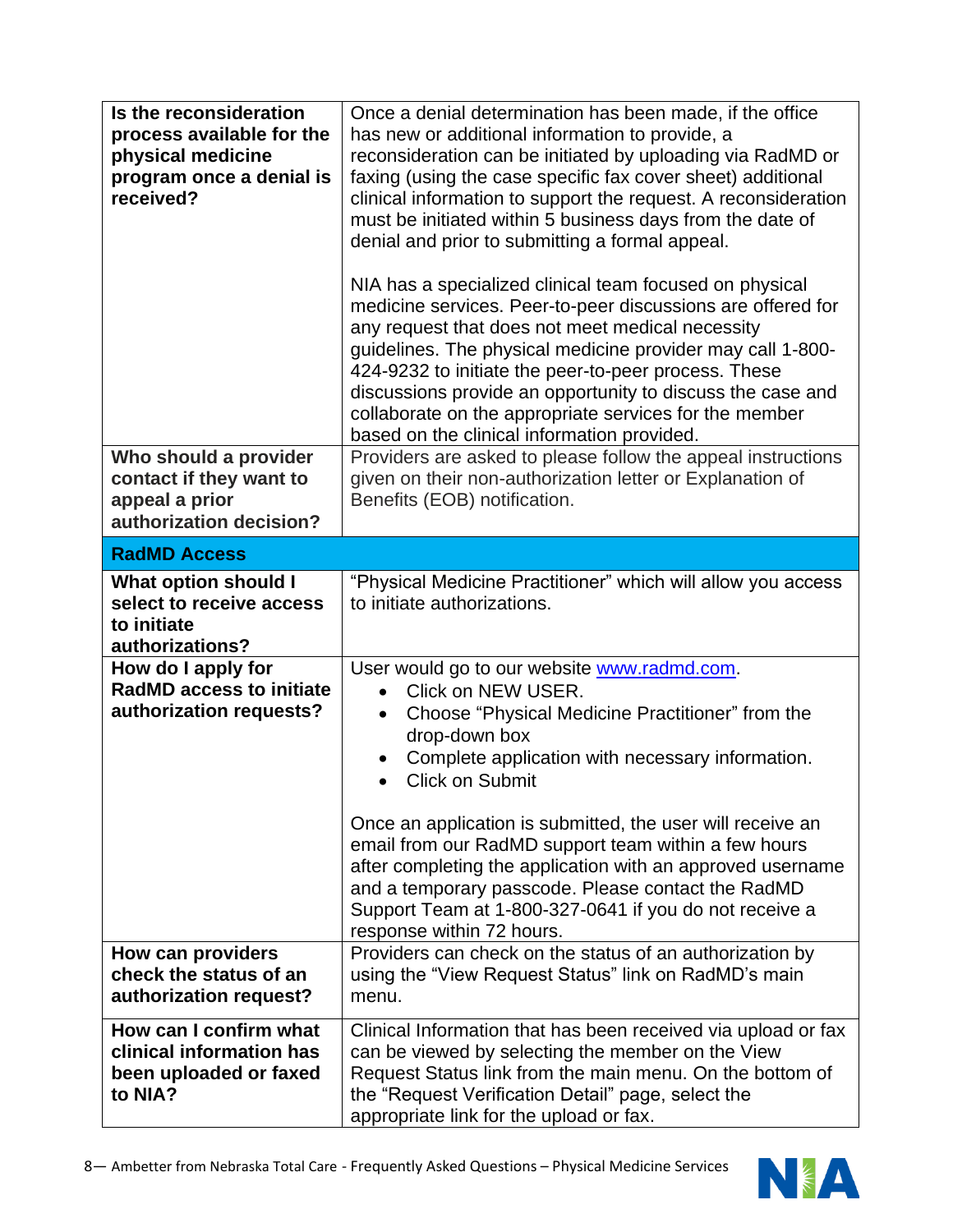| <b>Where can providers</b><br>find their case-specific<br>communication from<br>NIA?                                                        | Links to case-specific communication to include requests for<br>additional information and determination letters can be<br>found via the View Request Status link.                                                                                                                                                                                                                                                                                    |
|---------------------------------------------------------------------------------------------------------------------------------------------|-------------------------------------------------------------------------------------------------------------------------------------------------------------------------------------------------------------------------------------------------------------------------------------------------------------------------------------------------------------------------------------------------------------------------------------------------------|
| What will the<br>authorization number<br>look like?                                                                                         | The authorization number consists of alpha-numeric<br>characters (i.e., 12345ABC123). In some cases, the<br>ordering provider may instead receive a tracking number<br>(i.e., 123456789) if the provider's authorization request is<br>not approved at the time of initial contact. Providers will be<br>able to use either number to track the status of their request<br>online or through an Interactive Voice Response (IVR)<br>telephone system. |
| If I did not submit the<br>initial authorization<br>request, how can I view<br>the status of a case or<br>upload clinical<br>documentation? | The "Track an Authorization" feature will allow users who<br>did not submit the original request to view the status of an<br>authorization, as well as upload clinical information. This<br>option is also available as a part of your main menu options<br>using the "Search by Tracking Number" feature. A tracking<br>number is required with this feature.                                                                                        |
| <b>Paperless Notification:</b><br>How can I receive<br>notifications<br>electronically instead of<br>paper?                                 | NIA defaults communications including final authorization<br>determinations to paperless/electronic. Correspondence for<br>each case is sent to the email of the person submitting the<br>initial authorization request.                                                                                                                                                                                                                              |
|                                                                                                                                             | Users will be sent an email when determinations are made.<br>No PHI will be contained in the email.<br>The email will contain a link that requires the user to<br>log into RadMD to view PHI.<br>Providers who prefer paper communication will be given the<br>option to opt out and receive communications via fax.                                                                                                                                  |
| Who can I contact if we<br>need RadMD support?                                                                                              | For assistance or technical support, please contact<br>RadMDSupport@MagellanHealth.com or call 1-800-327-<br>0641.<br>RadMD is available 24/7, except when maintenance is                                                                                                                                                                                                                                                                             |
| <b>Contact Information</b>                                                                                                                  | performed once every other week after business hours.                                                                                                                                                                                                                                                                                                                                                                                                 |
| Who can a provider                                                                                                                          | If you have a question or need more information about this                                                                                                                                                                                                                                                                                                                                                                                            |
| contact at NIA for more<br>information?                                                                                                     | physical medicine prior authorization program, you may<br>contact the NIA Provider Service Line at: 1-800-327-0641.<br>You may also contact your dedicated NIA Provider<br><b>Relations Manager:</b>                                                                                                                                                                                                                                                  |